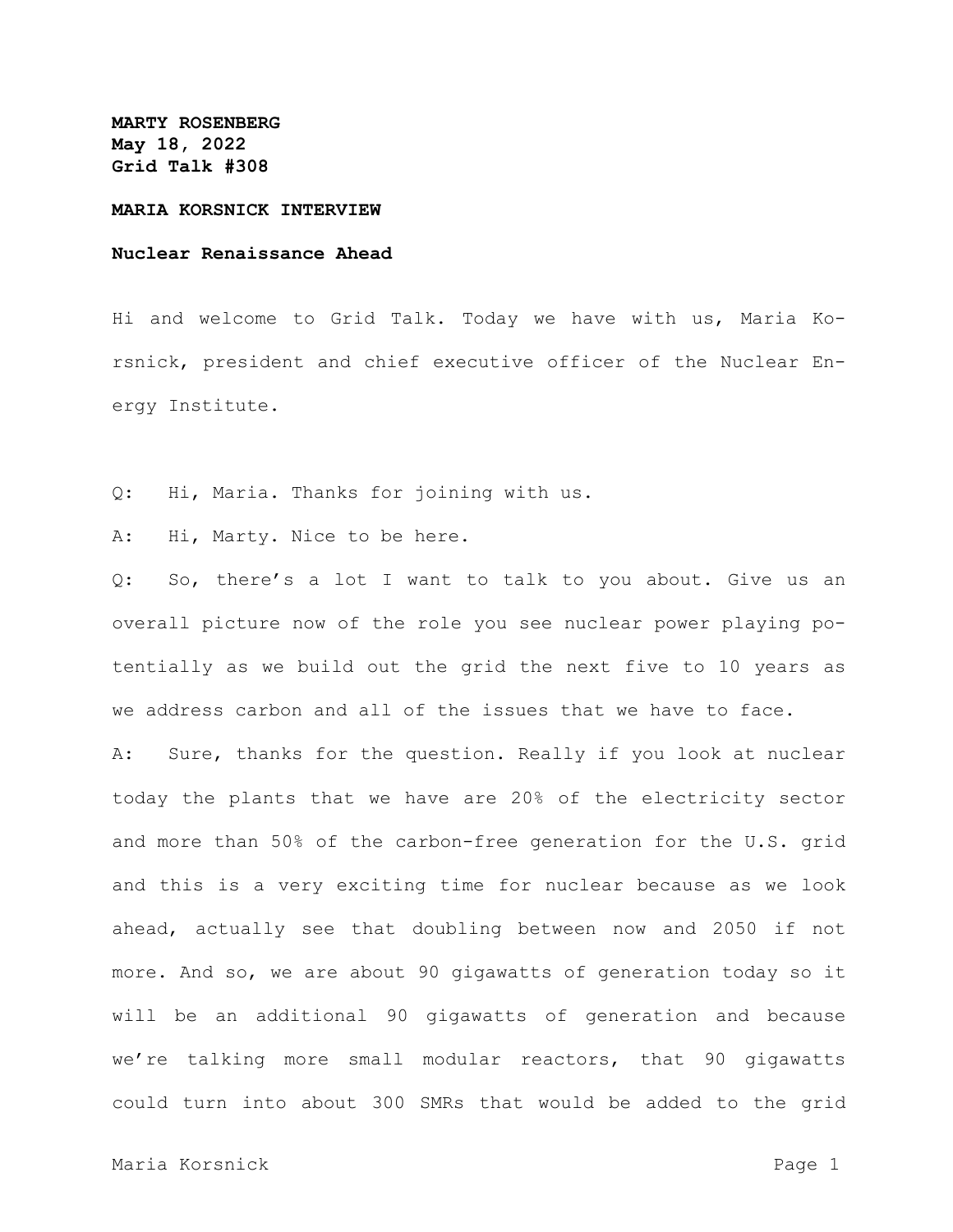and so imagine nuclear really forming the backbone of that cleanenergy, highly-reliable grid upon which the intermittent resources can also be added.

Q: So, when you say doubling, will it represent 40% of the electric power generated in this country?

A: Well, the thing is I think the whole grid is going to get larger so even if we double nuclear, depends on how much larger the grid gets. Some people imagine the grid to be twice as large, so it could be that we would double nuclear and it might still be 20% of the electric sector. That again depends on how fast the grid will grow but it's also possible that nuclear will be a larger percentage than 20.

Q: So, is the era of large-baseload nuclear plants like we saw in the '70s and '80s coming through, is that pretty much over? I know we just extend the life of those as long as we can, or do you see new ones being built?

A: You know, I do see new ones being built and I think really as you look here in the United States, I think we're going to start with the small modular reactors but I do think as we look ahead at the volume of electricity that's going to be needed and the volume of that clean electricity that's going to be needed, I do think that we're going to find occasions where people say, "You know what; a large reactor would be more suitable." Is that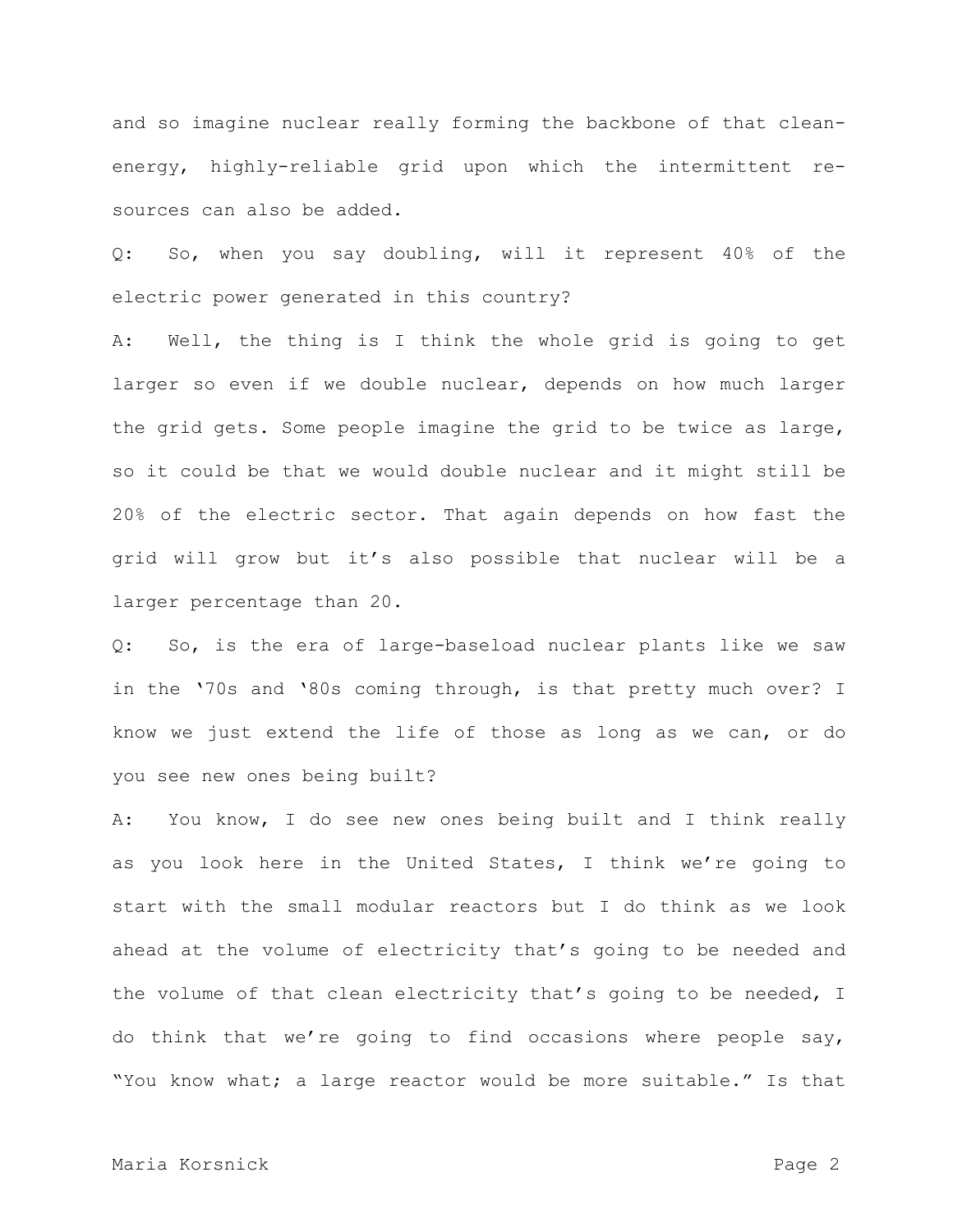going to be a large light-water reactor or could be a large other style of reactor? I'll get out of the United States for just a minute…let's go over to Europe because there's several different countries over there today considering nuclear: France, Romania, Poland, just to name a few, and they're very interested in large reactors. And so, I don't think that large reactors are "a thing of the past" but I do think that here in the United States, I think the near-term, you're going to see more of the small modular reactors and I think sort of as that wave passes through, I think we'll be open to a variety of sizes…some even smaller than small modular reactors…we call those micros.

Q: Before we focus on the smaller technology, these large units being contemplated in Europe, are they like our grandparent's nuclear plant, or will they look and act very differently?

A: I think they will look and act a bit differently. They're going to be very similar to what we're building in Georgia today so we have two advanced light-water reactors under construction. Should be coming online within a year and that style, the AP1000, which is a Westinghouse Style Reactor, those are being very strongly considered by several countries over in Europe today. France as well, has a light-water reactor that they're interested in building within their country and so, yes, they're a little bit like your father's nuclear plant but they have more passive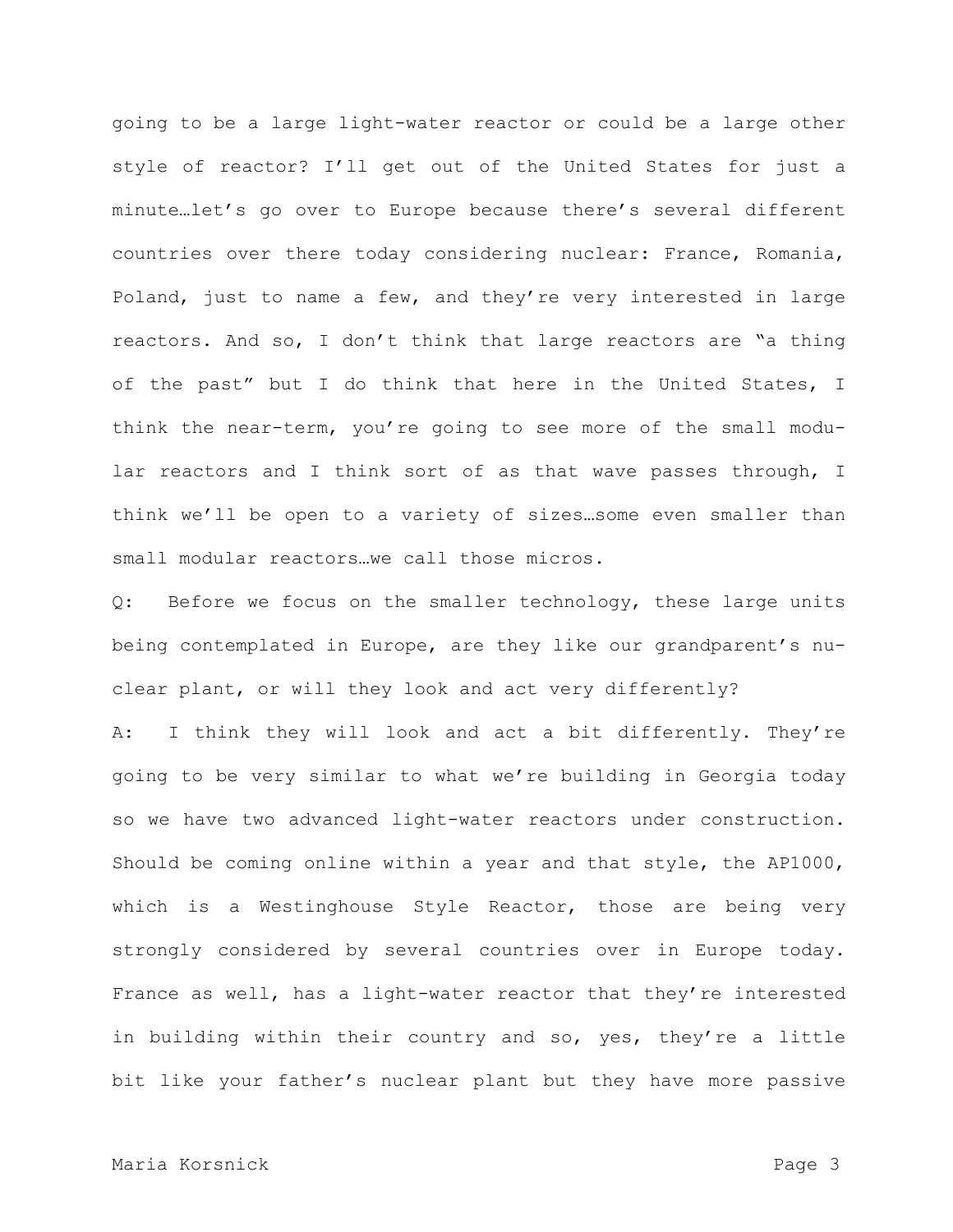systems. Those systems don't require operation action in order to act and so, yes, that's an upgrade of your grandfather's reactor. Q: Okay. Let's focus on these 300 SMRs, the small modular reactors that could be built-out what, in the next two decades?

A: Yes; two decades…a little bit more.

Q: For those in the industry and for those outside the industry listening in, describe what they would look like and would they be in urban centers? Would they be in outlying areas? Will they be moving around by freight train and rail? How would this buildout look and how would the industry embrace it in terms of financing? Will they be independently owned? Will the utility industry own it? What is some of the thinking going on?

A: Yeah, so I would start by saying, yes to all of what you just said. I think it's really going to be a mixture of several things. So, you said well, will they be closer to urban settings? They could be. We're imagining the emergency planning zones around these smaller reactors needing to be much smaller like a site boundary and as a result of that, they can be placed closer to things. That could be closer to a manufacturing facility as an example, one of the things we see as these smaller modular reactors pairing very nicely with the manufacturing sector, providing…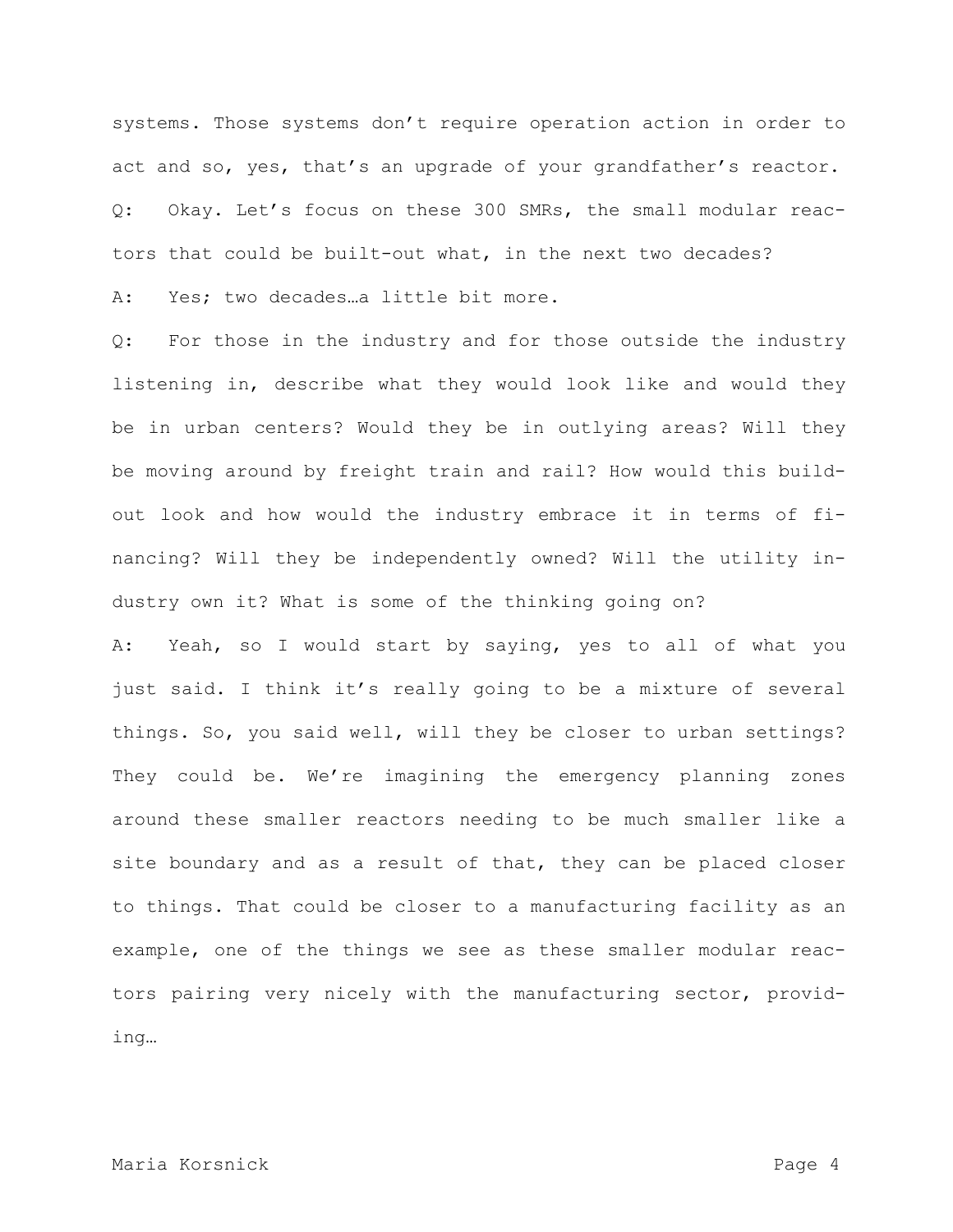Q: So, let me just stop you to the extent that they are more locally integrated. Would that mitigate the need for the transmission and distribution construction?

A: It could. In fact, in some places they could be sited…they might be sighted where you have that transmission and distribution today, so, think about coal plants or think about fossil fuel plants today that you imagine in the future that you'd like to shut down. Well, rather than shut it down and have that significant impact to the community, why not just replace it? Why not just put carbon-free power right there? And so, you can imagine it being on a coal site or could be on a gas-fired plant site and use that transmission and distribution. I'm sure as you're well aware, siting and permitting is also very challenging for the transmission and distribution system so the more we could reuse what already exists, it's actually better for everybody and then, of course, you have the carbon-free power at your disposal. But, let's talk a little about that because right now today, you imagine nuclear power and electricity, and I want you to think of it differently as you look forward so in the future, yeah, it could be electricity. Could be high-temperature steam is what you want. It takes us back to those manufacturing facilities we talked about. Recently, Dow Chemical came out and talked about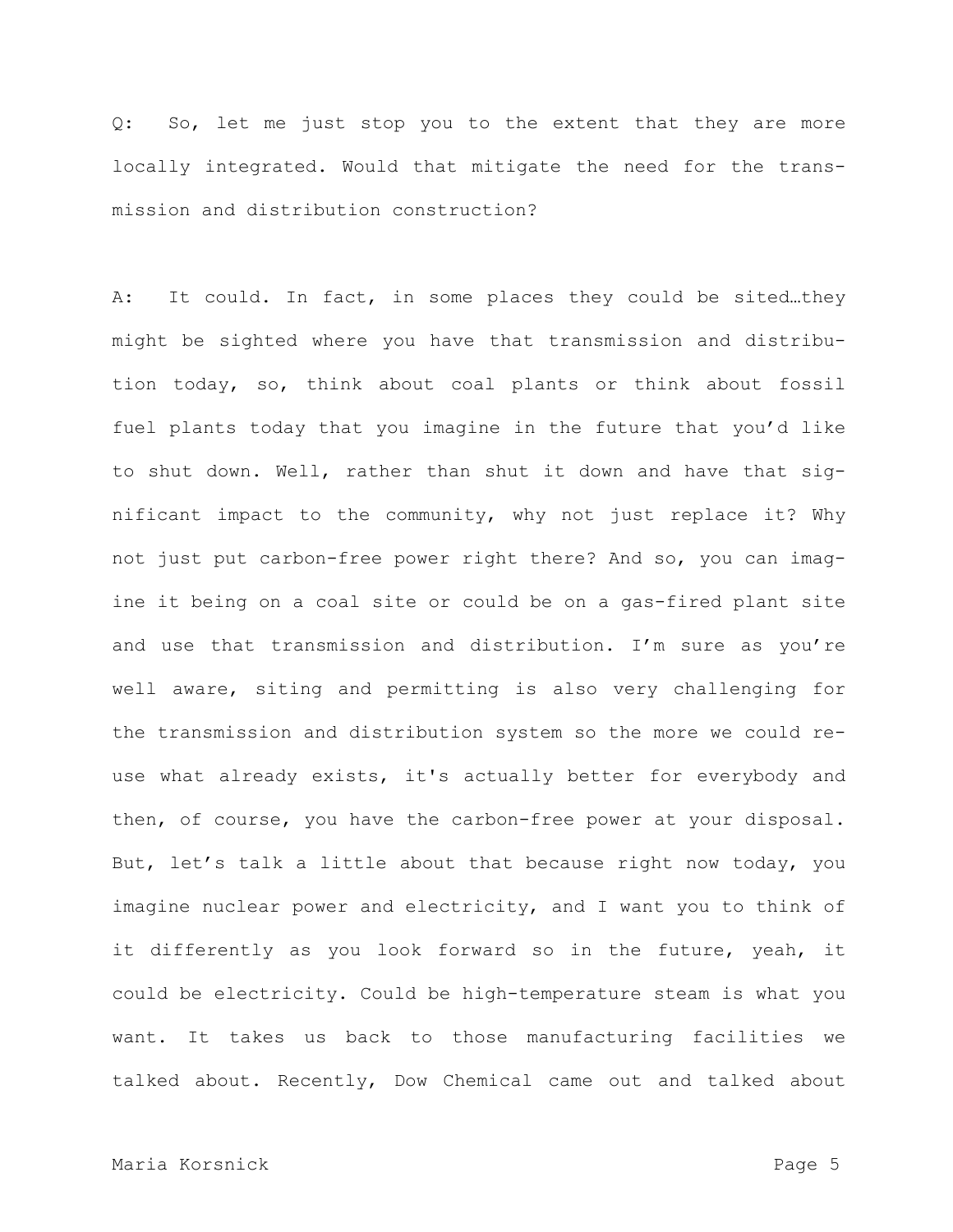their interest in a small modular reactor but what they want is the high-temperature steam; they want to use that in their chemical processes. In addition, you might be producing hydrogen. Maybe that's the quantity or quality that you want instead of the electricity and you don't have to choose. You might want electricity during the day and hydrogen at night so the versatility that this highly-reliable nuclear plant produces, the sort of variety of energy that it's able to put out I think makes it extremely attractive.

Q: And, what about ownership? Will utilities…what business model do you see for introducing this on the scale of 300 units across the country?

A: Yeah, I think it's going to be a combination of things. I think it will be some of the standard utilities that you know about today that already have nuclear plants, they're very comfortable with nuclear plants; they'll continue to use these to help them decarbonize their portfolio. I think as nuclear gets smaller you're going to have others that become interested in nuclear. Maybe the nuclear of today is a bit large of an investment whereas nuclear of tomorrow could be a much smaller investment, so I think it's going to bring folks into the fold that don't currently have nuclear. Good example of that would be the U.S. project with NuScale and that's the Utah Associated Municipal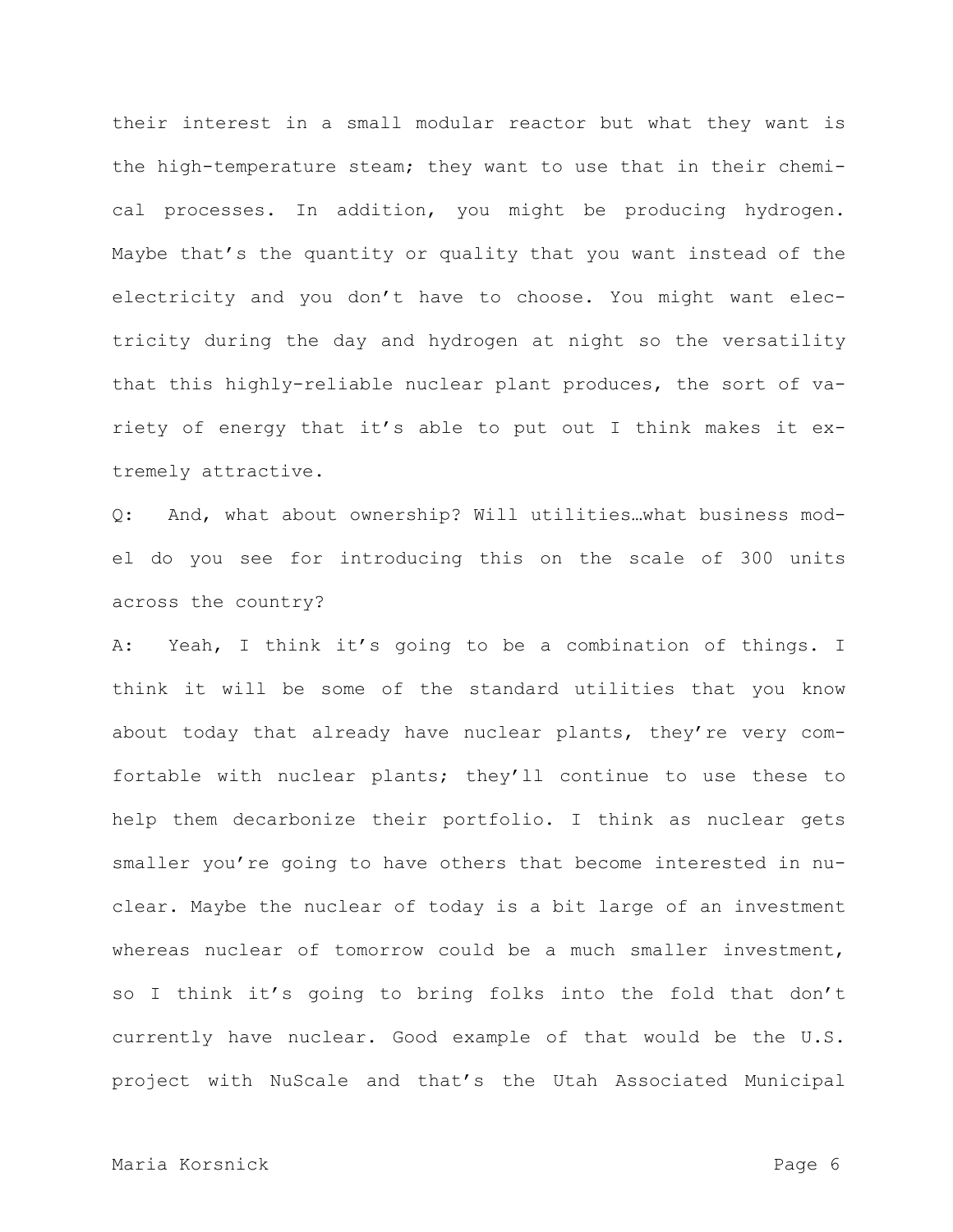Power System that is interested to build that first NuScale plant, so I think you're going to have others like that that are going to become interested. I think that some of these models, maybe not an SMR, maybe the smaller ones, maybe the micros… there's some businesses that want to make those and they want to operate them themselves and so I think you're really going to have a variety of models.

Q: So, Doug Hunter at UMAMPS has been talking about wanting an SMR for a decade now. What's taking so long?

A: Yeah, so big thanks to Doug Hunter for the leadership quite frankly that he has around clean energy and bringing nuclear to the forefront. It's a combination of things but I can see that we're really getting down to the actual deployment of that vision that Doug Hunter has had. It's gone through the NRC licensing process, that has been a very significant milestone for NuScale to have that design approved by the Nuclear Regulatory Commission and I know that they're now looking into the details of actually building one of these plants. In other words, they have to have pieces and parts fabricated and they have that in-play right now so I think over the next few years we're going to see his vision come true.

Q: Can you give us a prediction on what year the juice will start flowing?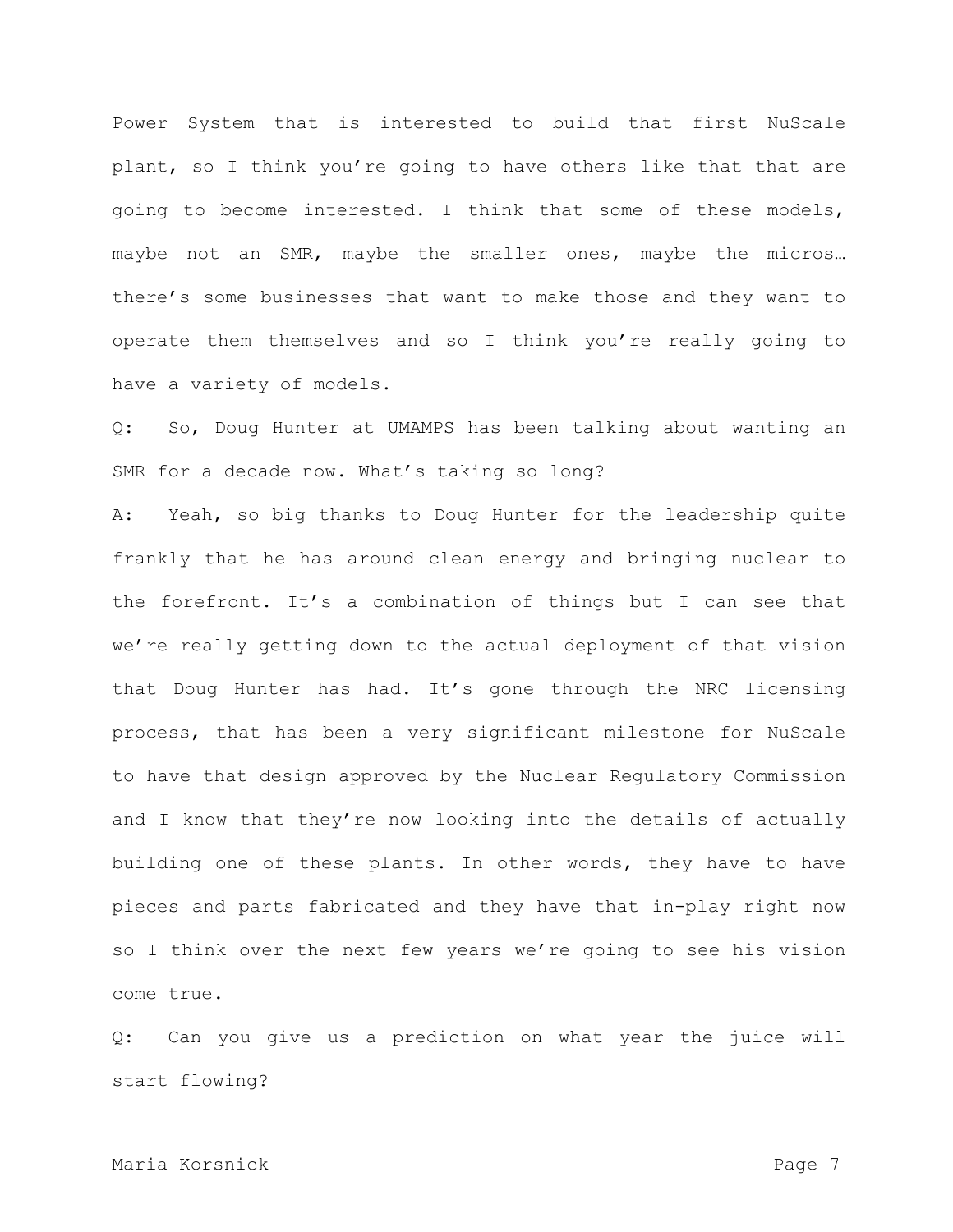A: I'd say it'll be before 2030.

Q: Okay. What about other players like Bill Gates and TerraPower? Are they marching into the market fairly rapidly?

A: So, they are. That's another very exciting opportunity. In fact, the TerraPower plants are partnering with Rocky Mountain Power out in Wyoming is a wonderful example of many of the things that we just talked about. First of all, they're going to site it at an existing coal facility so it's that exact example of using that transmission opportunity instead of using it for coal, let's reuse and use it for nuclear. Instead of that community having to step away from being the thriving community that it is today, it's going to continue to thrive. It's going to thrive even more with this new plant in the same place that that coal facility was. In fact, it was really interesting to see as they selected that site in Wyoming. They actually had several different communities that wanted to have that wanted to have that nuclear plant sited at their facility and one of the beautiful things to watch is to have communities fight over which one gets the nuclear plant, right? That's not something that we're used to hearing about quite as much so very exciting. They're part of what's called the Advanced Reactor Demonstration Program and so it's a public/private partnership to bring this plant into creation and we envision that this will happen again before 2030.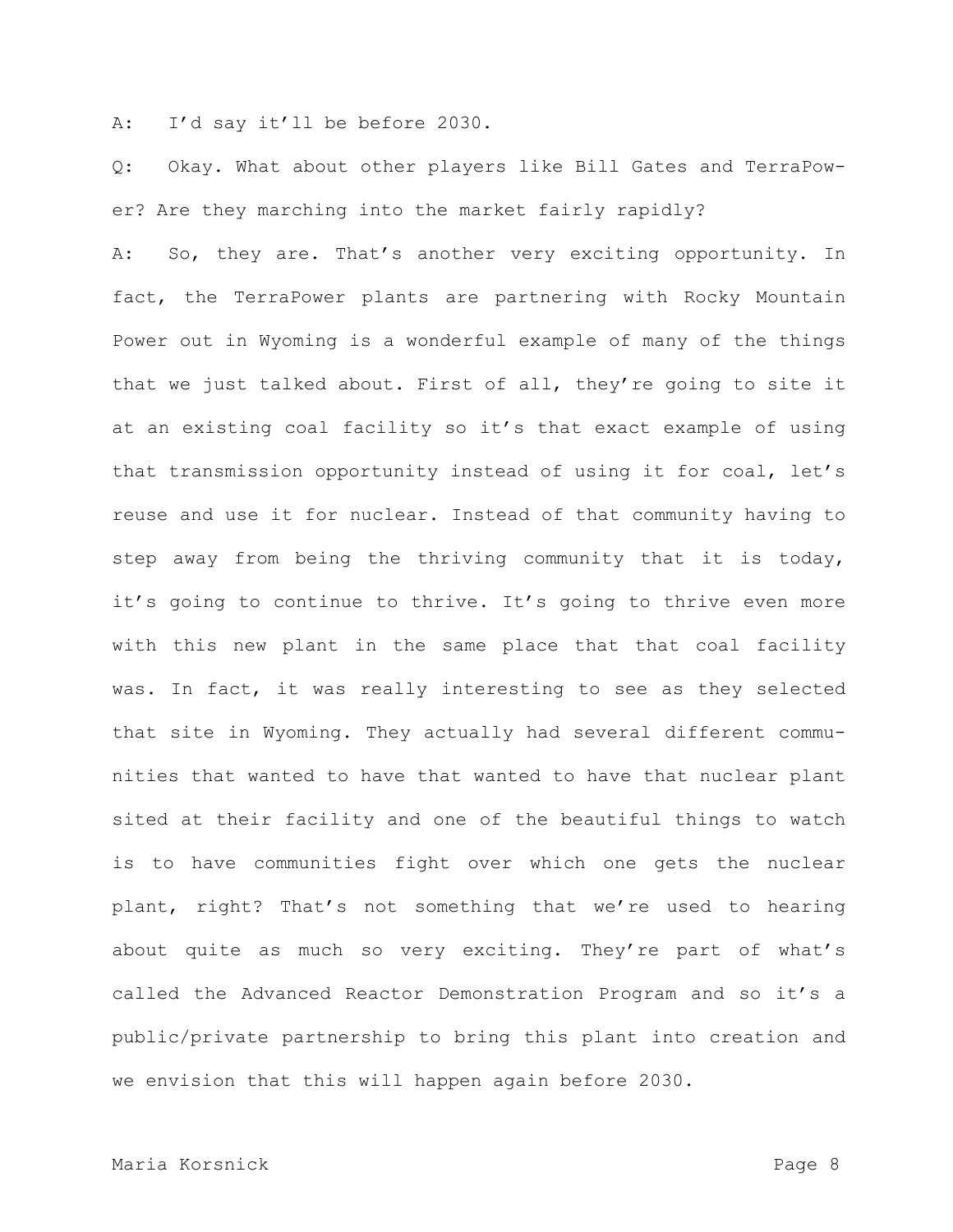Q: Correct me if I'm wrong but doesn't their technology use exiting nuclear waste to extract more energy?

A: I think in the current view that they have they will use what's called high assay LEU which is higher enriched uranium. Whether or not in the future they want to do something with used fuel but I know initially they're not starting out with that as their premise.

Q: So, Bill Gates has some degree of experience on building a business to large-scale. Have you ever had a beer with him and sat down and talked to him of how he see this growing the way Microsoft grew?

A: I'd love to have that beer with Bill Gates but I can say that…

Q: Would you invite me, please and we'll make it a three-way chat?

A: Absolutely but just think about it…you're absolutely right, so from a Bill Gates perspective, why would he get into this to build one or two reactors, right? The answer is, he wouldn't; it wouldn't make any sense. You wouldn't make this kind of investment unless you had a scale and think about the other things he's involved in. He's involved in big things in terms of how to really impact the world so this is his way of saying, "I see it. We've got to get carbon-free and I see by doing this, this is

# Maria Korsnick **Page 9**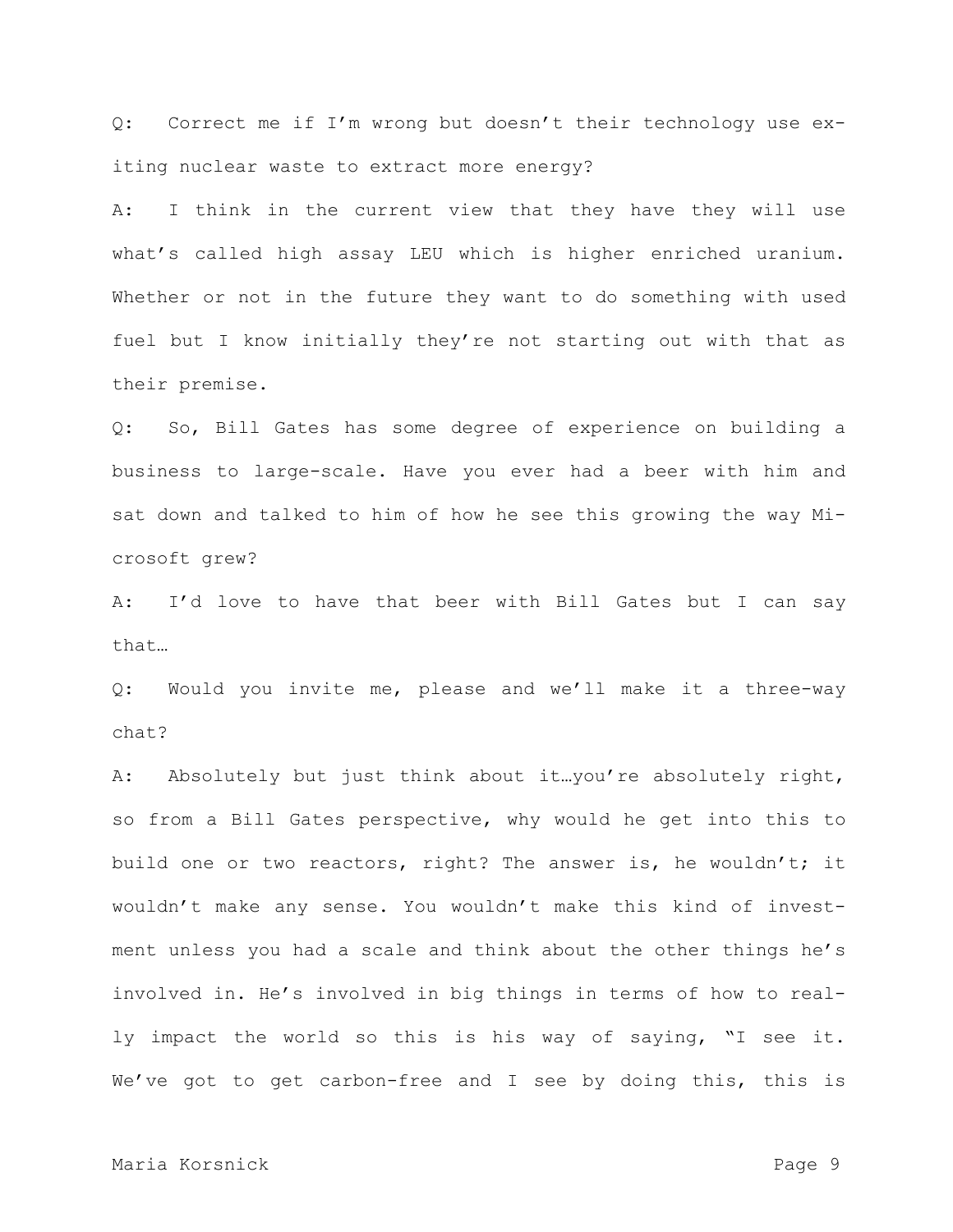something we can do at scale." And I'm sure it's not just in the United States that he's interested in. He wants to start in the United States and prove it but for his vision to come true, it would be for this to be deployed worldwide.

Q: So, talk a little bit about what happens when we get up to the 300 SMRs. Do you think coal and even natural gas will go away as a source of generation, or be ratcheted way back? And do you see a grid that largely relies on wind, solar, and nuclear being in our future?

A: I do. I absolutely see nuclear as the backbone for the grid. I will say there won't be any carbon sequestration and storage but I don't think it will be a high volume so I think your vision of coal and natural gas being ramped back is true. I think that whatever coal and natural gas that we do have if some still does exist, it does have this carbon-capture if you will, associated with it. But I think the nuclear opportunities are going to be very broad in terms of different styles of reactors, not only for the grid but also for the manufacturing sector and I think it sets up a perfect platform to collaborate with wind and solar and even battery technology. I think every piece has a little bit of a part but I think they need a main player, right; they really need that backbone in order to make this the most affordable transition and I think that's really key. You know, people talk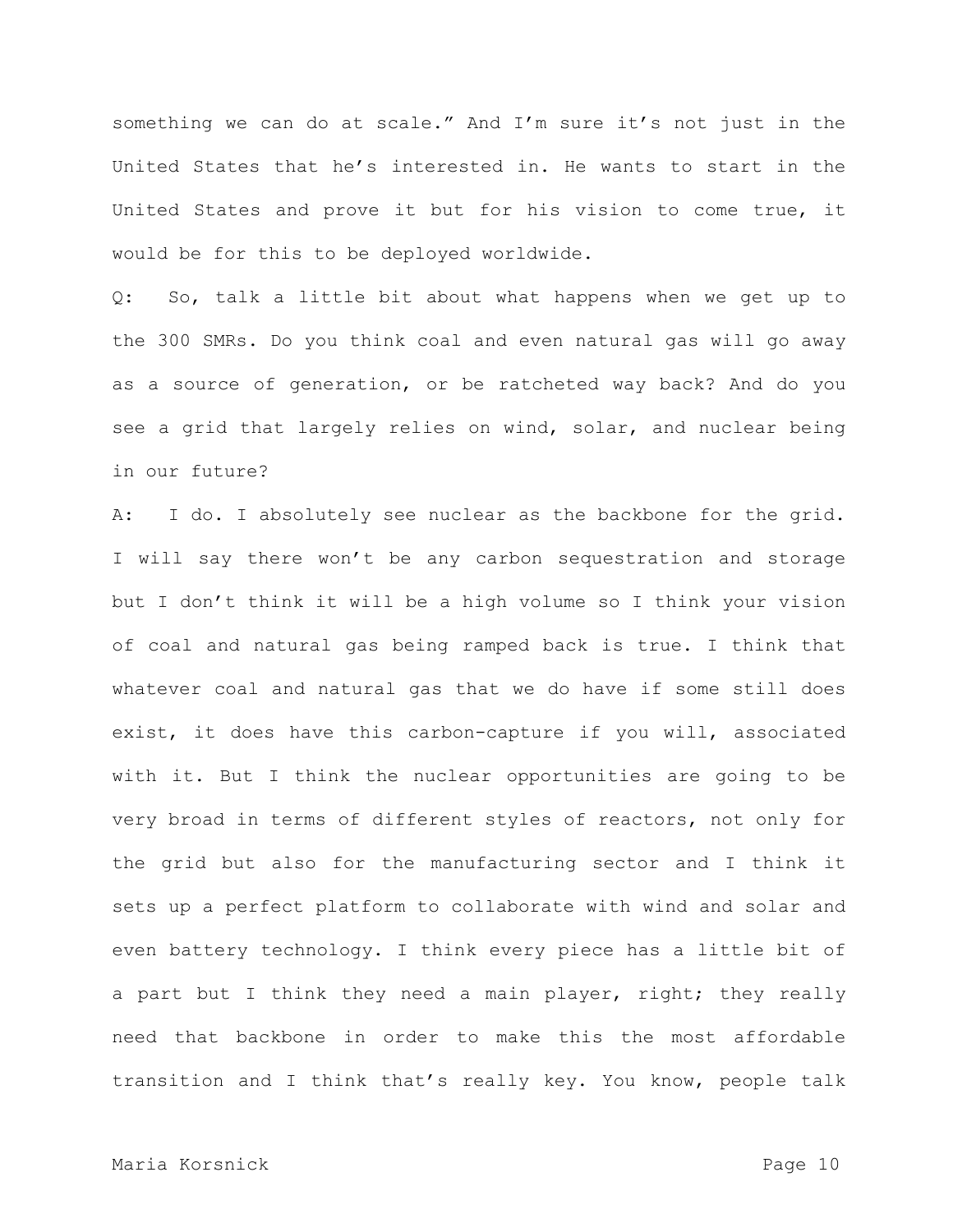about 'could be this; could be that.' At the end of the day, this needs to be done in a cost-effective way and it's very, very clear when you add nuclear to the mix, the overall system cost is reduced.

Q: So, the government is making a sizeable investment in infrastructure right now with about \$80 billion dollars slated for the energy sector. Does this nuclear piece of the puzzle get any of that funds or would you like to see it get any infrastructure spending to help speed development?

A: Yes, in fact, nuclear has received some of those funds in the recently passed infrastructure package. There was a \$6 billion dollar investment called the Civil Nuclear Credit Program and that was to be applied to the current fleet for any plants that were endangered of being closed to try to save those plants from closure so it was deliberately focused on the current fleet, again to the tune of \$6 billion dollars over the next five years and that was funded in the infrastructure package. In addition, there was \$2½ billion funded in the infrastructure package and that was for these advanced reactor demonstration projects that we mentioned. So, one is the Bill Gates project that's out in Wyoming. X-Energy is another one that was funded through that and they're going to have their project out in the state of Washington and they're teaming with Energy Northwest and so, two very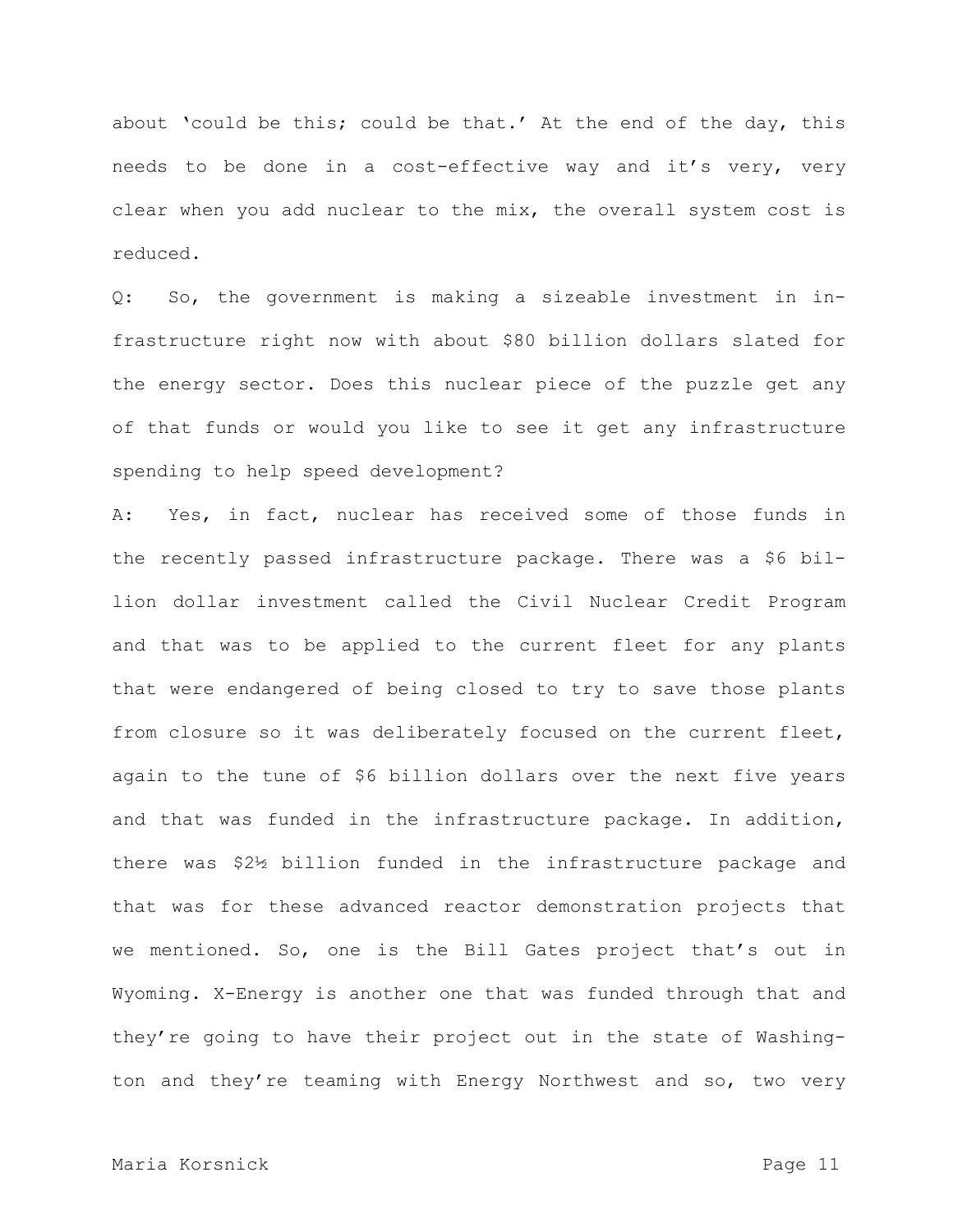strong examples. And the goal was again, to bring this new development online before this decade is out.

Q: Focus for a second on that Civil Nuclear Credit Program and California's ambitions to get carbon-free very fast. How might it affect the Diablo Canyon closure?

A: Great question. In fact, actually it's in very recent news that Governor Newsome came out and talked about their interest in this Civil Nuclear Credit Program and whether or not they should re-look at Diablo Canyon, so Diablo Canyon is in California and right now, it's slated to close in the 2024-2025 timeframe. But with this Civil Nuclear Credit Program they have at least made some indications that they're interested in potentially applying for it and by using some of those funds perhaps to not close but rather to extend the life of the Diablo Canyon project so this is very much, very fluid right now. It's something that the State of California is looking at and we will see it play out over the next few months.

Q: Specifically, how would those funds be used? Would it be used for physical infrastructure upgrade? Would it be used as a tax benefit for the utility? How would those funds be applied? A: Well and that's one of the things that each plant needs to file their application and talk about what it is that they need. Right now, the guidance that came out for the Civil Nuclear Cred-

## Maria Korsnick Page 12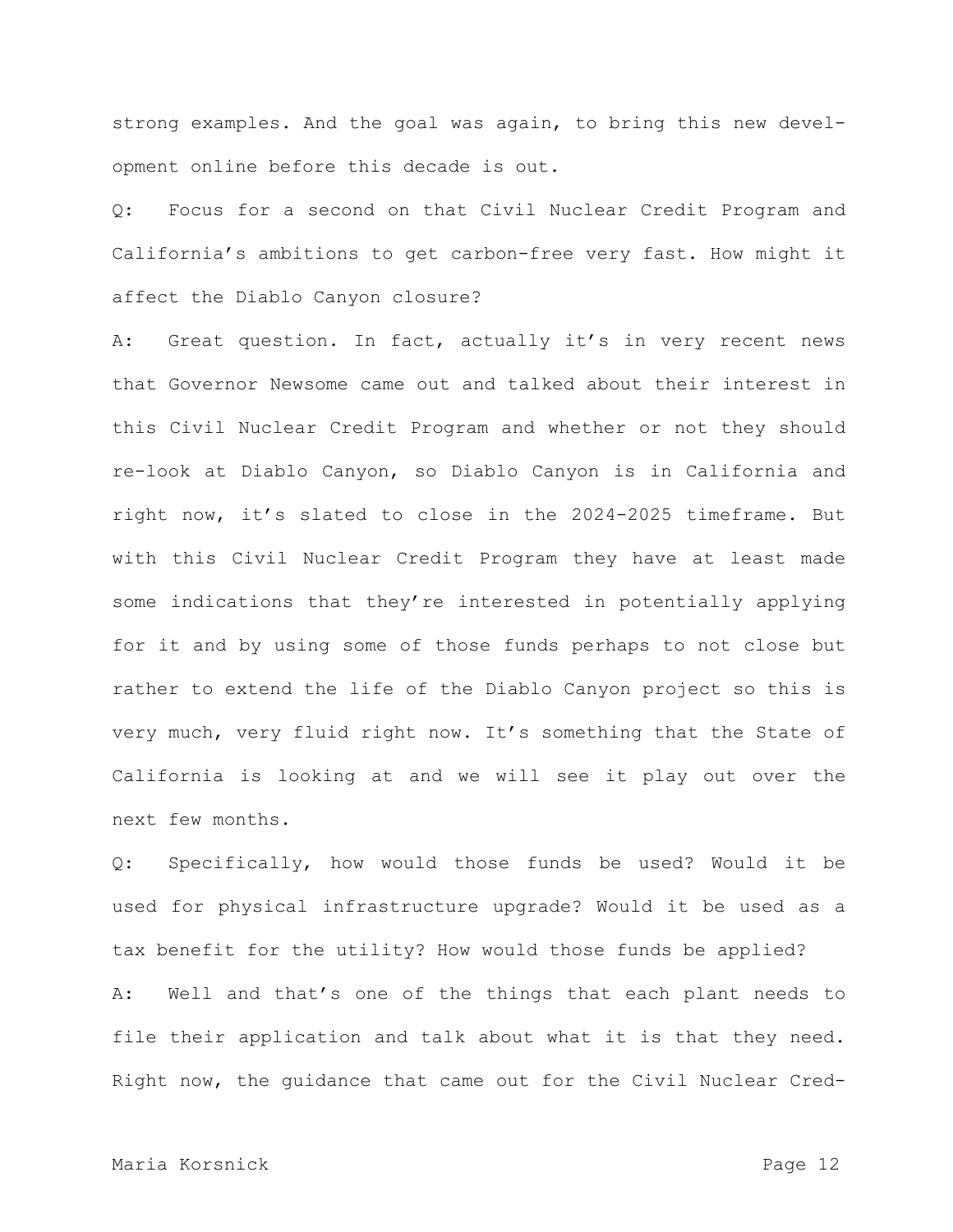it Program basically said it applies only to plants that have already announced that they intend to close and right now, that applies to two plants: that's the Palisades Plant in Michigan and that's the Diablo Canyon Plant in California. And so, it's an extensive application that your fill out and you talk about what your needs are. Why is your plant being challenged? Why does it need to close down? So, it's an individual sort of site-by-site analysis and then of course, this funding I mentioned is available and then it goes through the Department of Energy assessment to say, okay, does it make sense to use this credit program and apply it to this plant but it's a grant…money is available.

Q: So, I assume and I know NEI's monitoring other plants so are there around the country that might be on this list or owners are thinking of shutting it down? Are there other nuclear-threatened baseload plants?

A: So, it's a very dynamic situation as you can imagine. So, when the price of gas is very low, it puts a lot of pressure because the price of gas is actually also connected to the price of electricity and when the price is very low in the merchant market, it's a challenge for some of the plants and no other plants have announced their intention to close but it doesn't say that other plants are challenged. More recently, the price of gas has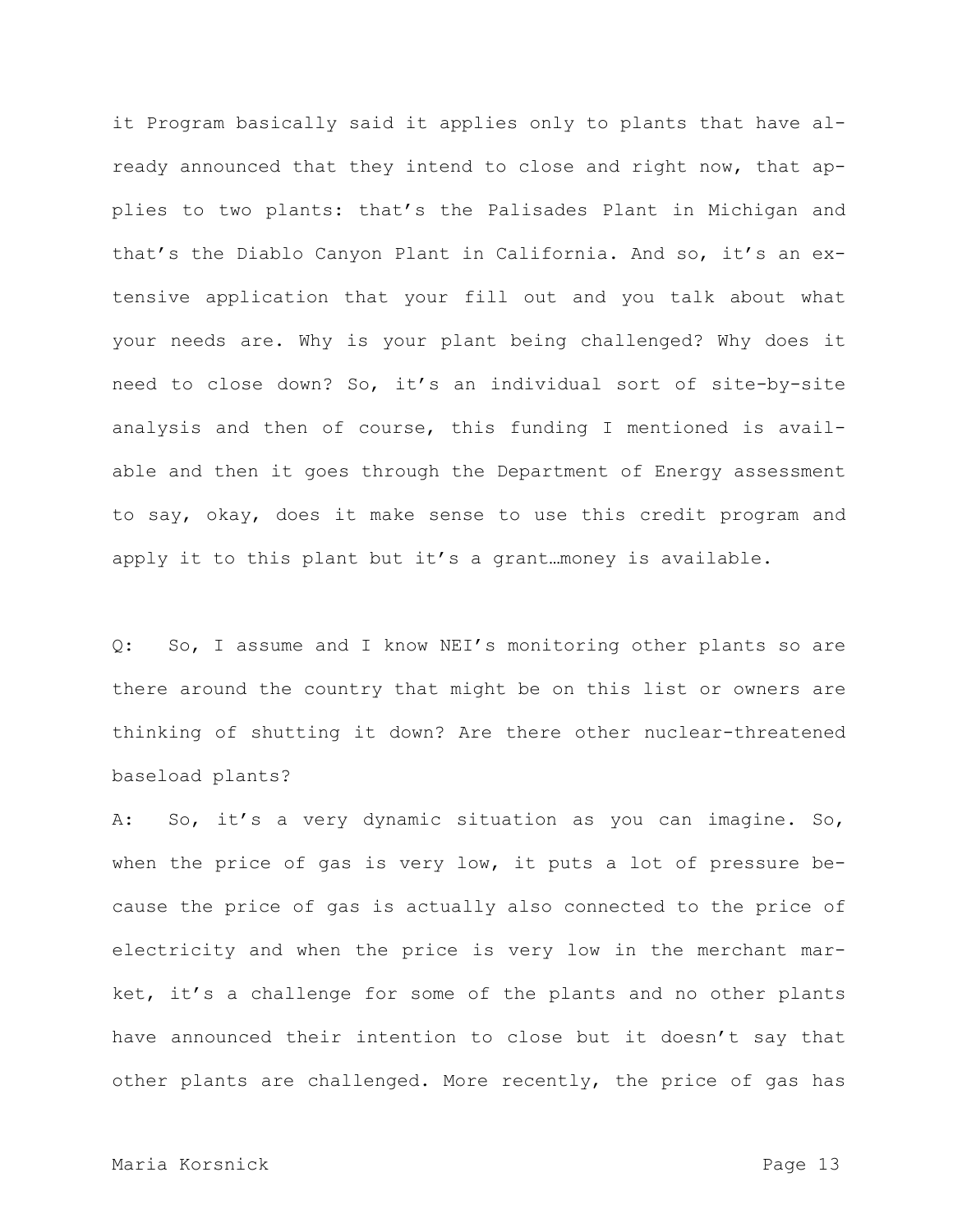actually gone up and so as the price of gas goes up, it takes some of the pressure off of the plants that we have so I don't know of any other plants right now that would be applying for it but again, it's a very dynamic situation.

Q: So, you introduced the whole concept of global economics and how that affects the complex energy mix that we have. If we move to 300 modular reactors and increase nuclear share or at least total output in our energy mix, what kind of vulnerabilities does that create in terms to access to nuclear supply for fuel for these units that will be built?

A: Well, that's interesting because right now quite frankly, we're having a fuel supply conversation and it's really one that you mentioned before, infrastructure. One of the things that we need to look at is the infrastructure around fuel and fuel supply and from a nuclear perspective you not only have to have that raw material, that uranium, but you also have to enrich it and you also have to fabricate it in order to use it in your reactor and so right now, we're really taking a good look at that front end to ensure that our fuel supply is thriving and there's some investment that's needed there, and we're having these conversations right now with the Department of Energy, with the folks on The Hill, with the Administration, for the investment that's needed to make sure that the United States is well-positioned;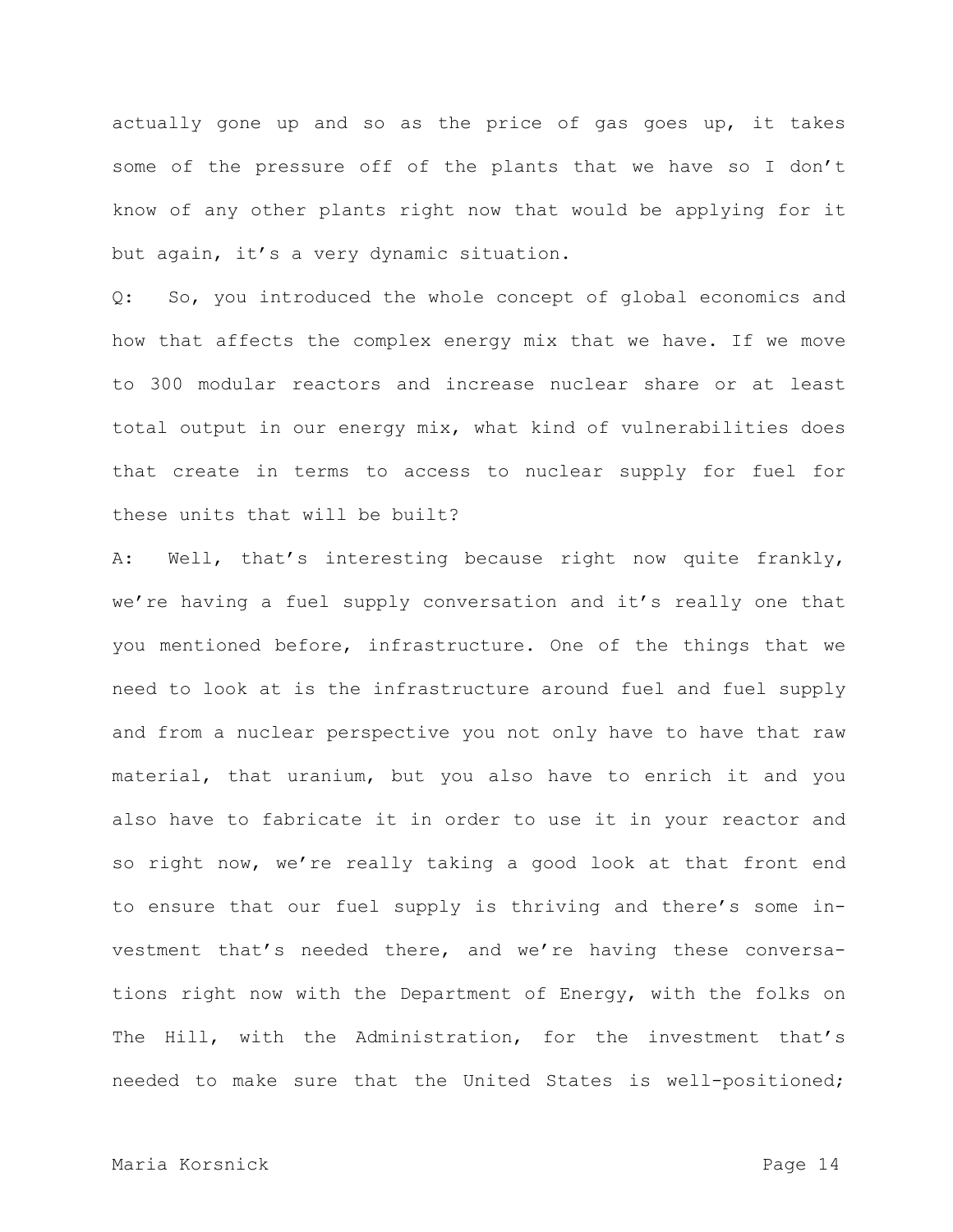not only for the United States but for us to also be able to export and ensure that the fuel supply broadly around the world is in good shape relative to that. The challenge that we find ourself in today is that today, Russia is very engaged in the front end of the fuel supply and we've all seen Russia…very bad behavior with what they're doing over in Ukraine and you have a lot of countries that say, "you know what, I want to do business with somebody else relative to my fuel supply." And so, we're working very much to ensure that the United States and our allies are well-positioned without having to rely on Russia.

Q: How robust is the uranium supply in the United States right now?

A: Depends on what part you're asking about, so there's mining; we don't do very much mining here in the United States. It's not because we can't; it's just that there are other places in the world that can mine a bit more efficiently and Canada's a great example. They have some uranium mines in Canada and so, in some cases, in that case, we're not as much in the mining business. Again, that's an area that we're focused on to ensure that we are doing some mining. In terms of conversion and enrichment which are the other two pieces of the front end of the fuel supply. We do have conversion facilities here in the United States. We do have facilities for enrichment here in the United States but in

# Maria Korsnick Page 15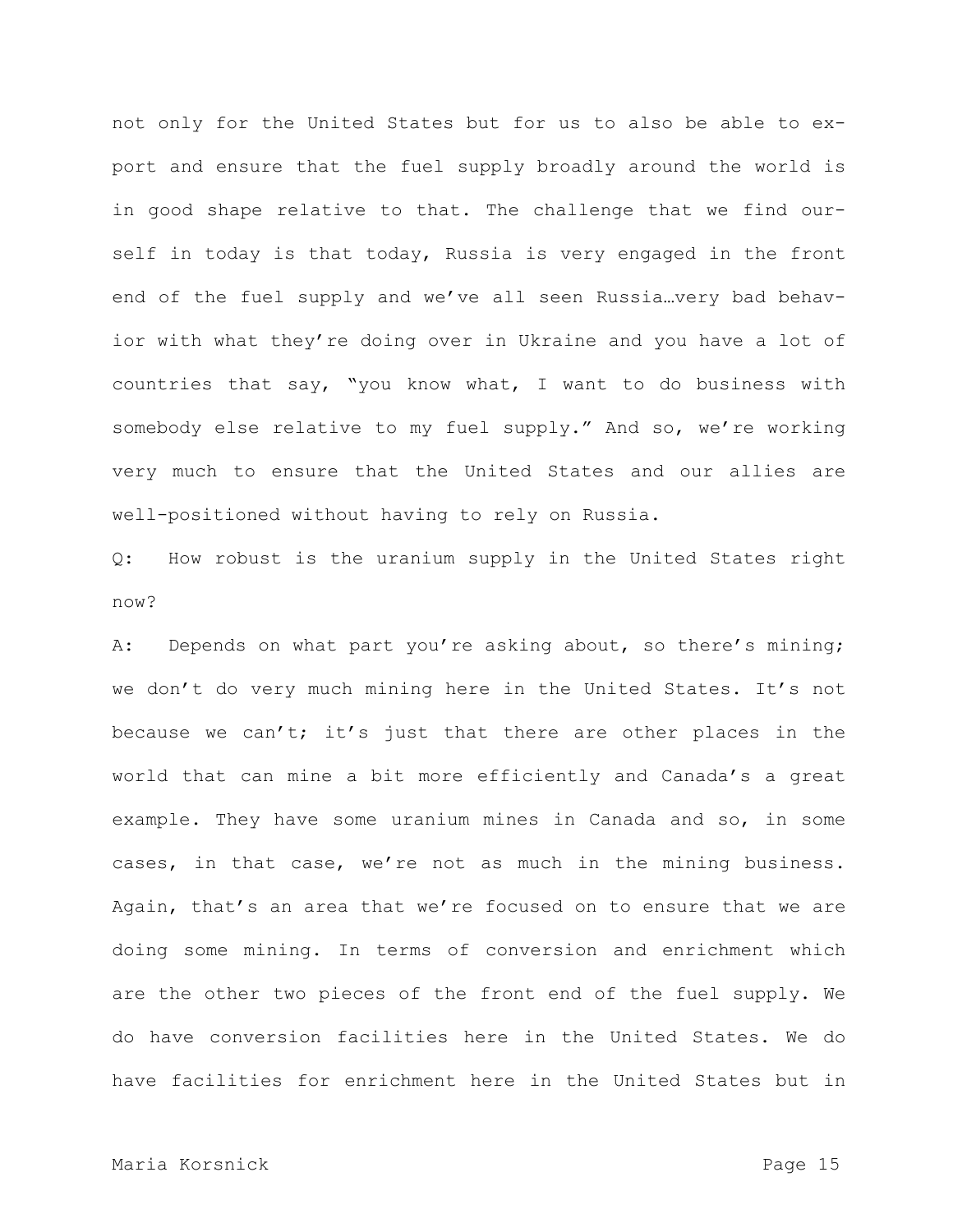both of those cases, we really want to do more of it and again, that's why we're working with our allies to have a broader picture of what investments are needed to position us better but it's wonderful to have this now because we're going to put this infrastructure in place and what's that going to mean? Not only are we going to be positioned for those 300 SMRs that you and I are talking about but we're going to be positioned for a lot more than 300 SMRs because it's not just the 300 SMRs that we bought, we want more than that and Canada wants more and Europe wants more and Africa wants more so now is the time to invest in the front end of the fuel supply for the thriving nuclear market that we see ahead.

Q: What about the long unresolved question of nuclear waste? And we've debated about Yucca Mountain forever, it seems. And now, if you have 300 SMRs that would be shipping units of depleted fuel, where will they go? Because currently as you know, with large modular reactors, the waste is stored onsite.

A: It is.

Q: Do you do that in suburban Detroit and suburban Atlanta or what happens to the waste?

A: Yeah and so that is something honestly that we're taking on. There's countries like Finland I guess is a good example, why they just put in a long-term repository in operation in Finland.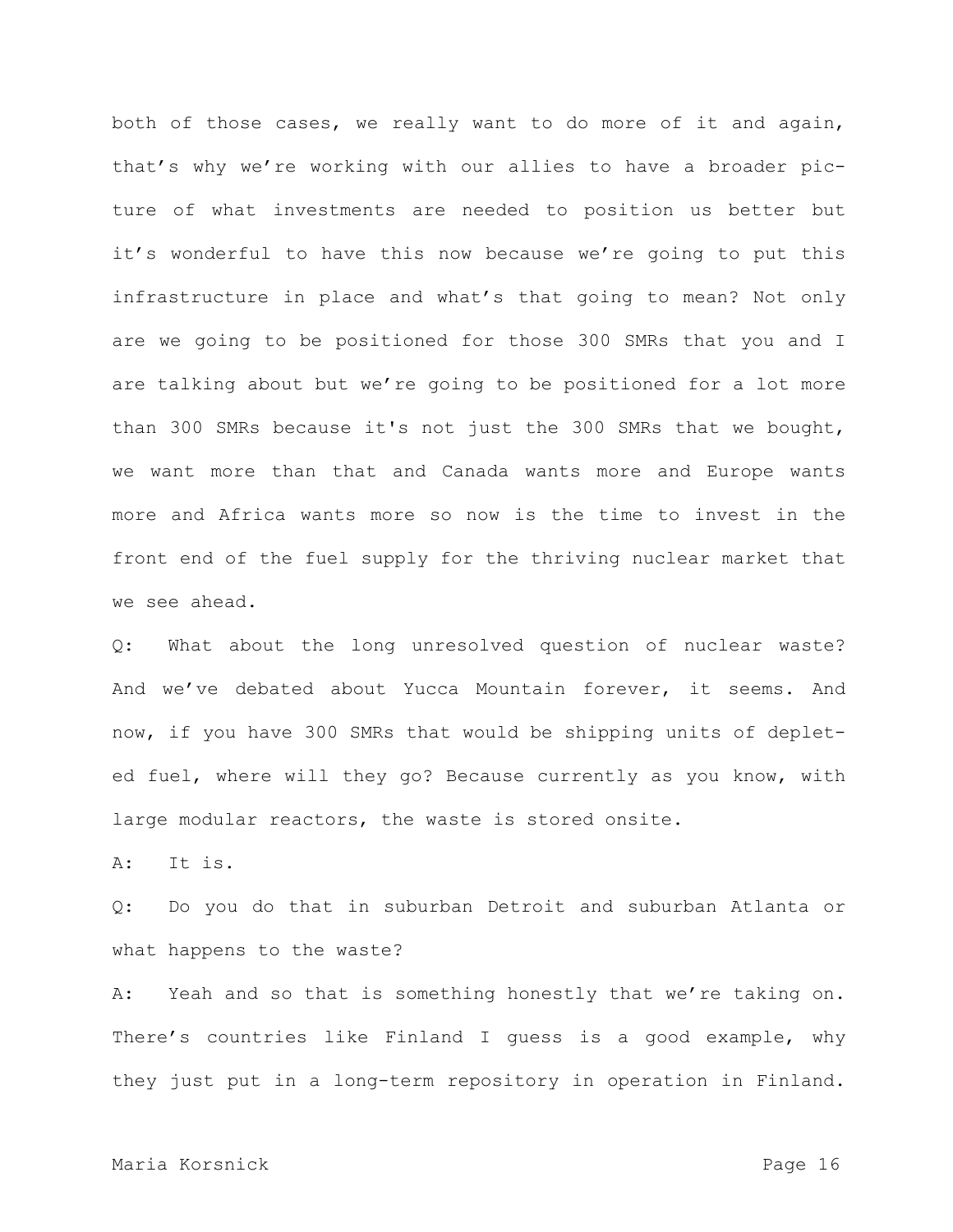I know Canada is also narrowing down from a site selection prospective where they want to build. Sweden I think also recently built so there's a couple of pieces to this. First of all, we need a long-term repository absolutely as part of our waste solution, but I think that when you can make more broadly and kind of just get out of all we need is a long-term repository and you mentioned it earlier, I think in some cases these new reactors that are being built have an opportunity to use some of the waste and there need to be necessary steps to make that happen but I think that's interesting like what piece of that plays overall into this because the reality is, this thing we call waste, there's 95% good energy in this thing we call waste. We've simply transformed it…started out as Uranium 235…you've turned it into Uranium 238. It's not good to be used in our current light-water reactors but it is good to be used in other style reactors. So, this is a real opportunity I think for us to kind of re-evaluate this thing we call waste. It's a little bit of future fuel, right? cause future reactors can burn it and use it and then to also kind of re-characterize what's left because what's left is a lot smaller in volume and so, we can kind of better understand, what actually do we need for waste storage? So, I think the fact that we see nuclear thriving, it also gives us other opportuni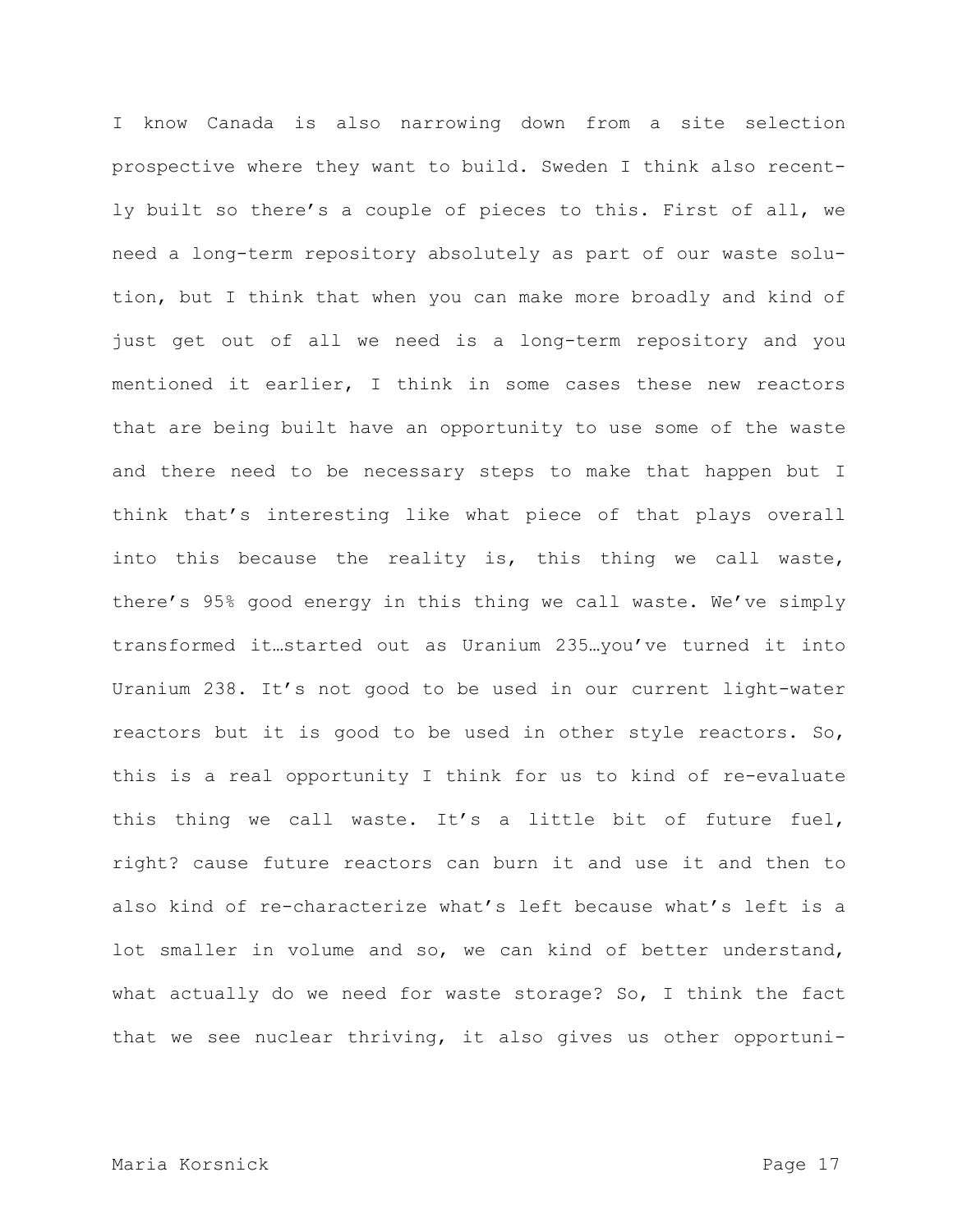ties for how we want to use and think about nuclear waste and those conversations are playing out now.

Q: So, Maria, you're giving an upbeat assessment of how you view the future. A recent economist's article pointed out that a nuclear share of electricity produced worldwide declined from about 17½% in 1996 to 10.1% in 2020. Why that retreat?

A: I guess it's a combination of things over that period of time. In the United States, we didn't need, as many virologist's say, as the large reactors…

Q: Because of gas, the abundance of gas, right?

A: The abundance of gas; yes, that's right. It's just sort of easier and quicker to put these gas plants online and the price of gas was so very low and I think as we look ahead for nuclear, we also have to own that our projects have been sort of taking longer than anticipated and cost more than anticipated and I think that's one of the things that the deployment of nuclear as we talk about it now and as we look ahead, that we need to demonstrate quite frankly, and that we are anxious to demonstrate in these small modular reactors. But I'll also mention that there are countries that continue to build over that same time period that you're talking about. Korea is a great example and what that shows you is that if you don't stop building like we did, stop building for 30 years and try again, nothing that you do; you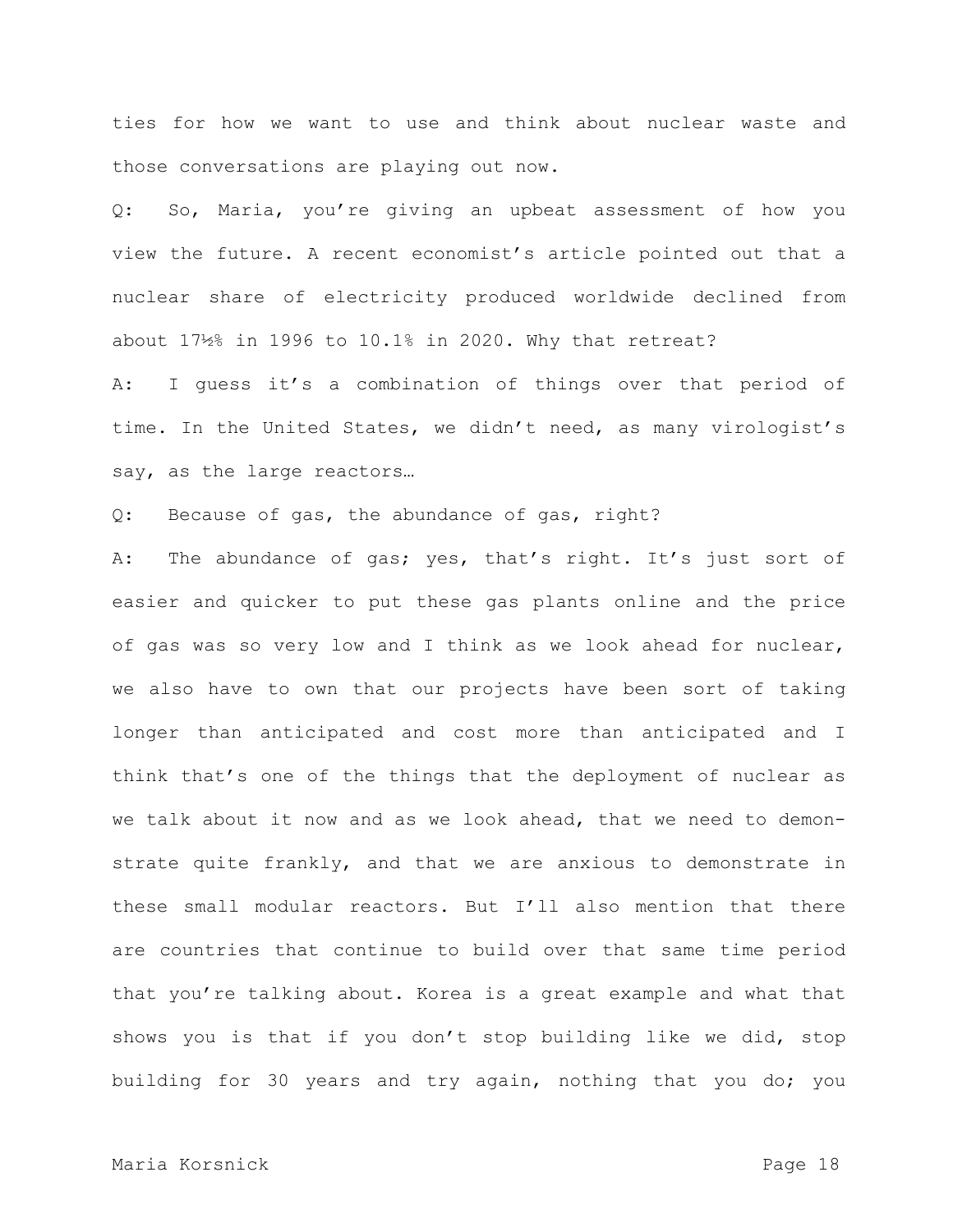stop for 30 years, and start again is the most efficient way to do it. Why? Because you have learnings again. Korea kept building and they demonstrated that they could build on time, on budget, and with an improvement over those timeframes and one of the plants that they built recently was in the UAE, and I think those are wonderful examples of nuclear projects that have come in as expected. And so, I do think that we have some bright spots if you will in that and I believe that these smaller nuclear projects that are coming to fore offer a great opportunity to demonstrate that these nuclear projects do have the capability to be on time, on budget, and I think that's really going to cause nuclear to flourish.

Q: My last question is related to the fact that for years there's been a divide in this country over the question of nuclear power and the environmental movement has been very strongly against it. But now there are signs that the carbon threat and global warming is getting people to rethink that position, so you have the EU adding nuclear to the possibility of getting green finance in the future. Do you see old nemesis falling down and new lines of being forged across the environmental movement with young people? Is there a re-thinking of the role of nuclear? A: Absolutely and I think it's really based on what you said that if we would get out of the tribalism of sort of, what tech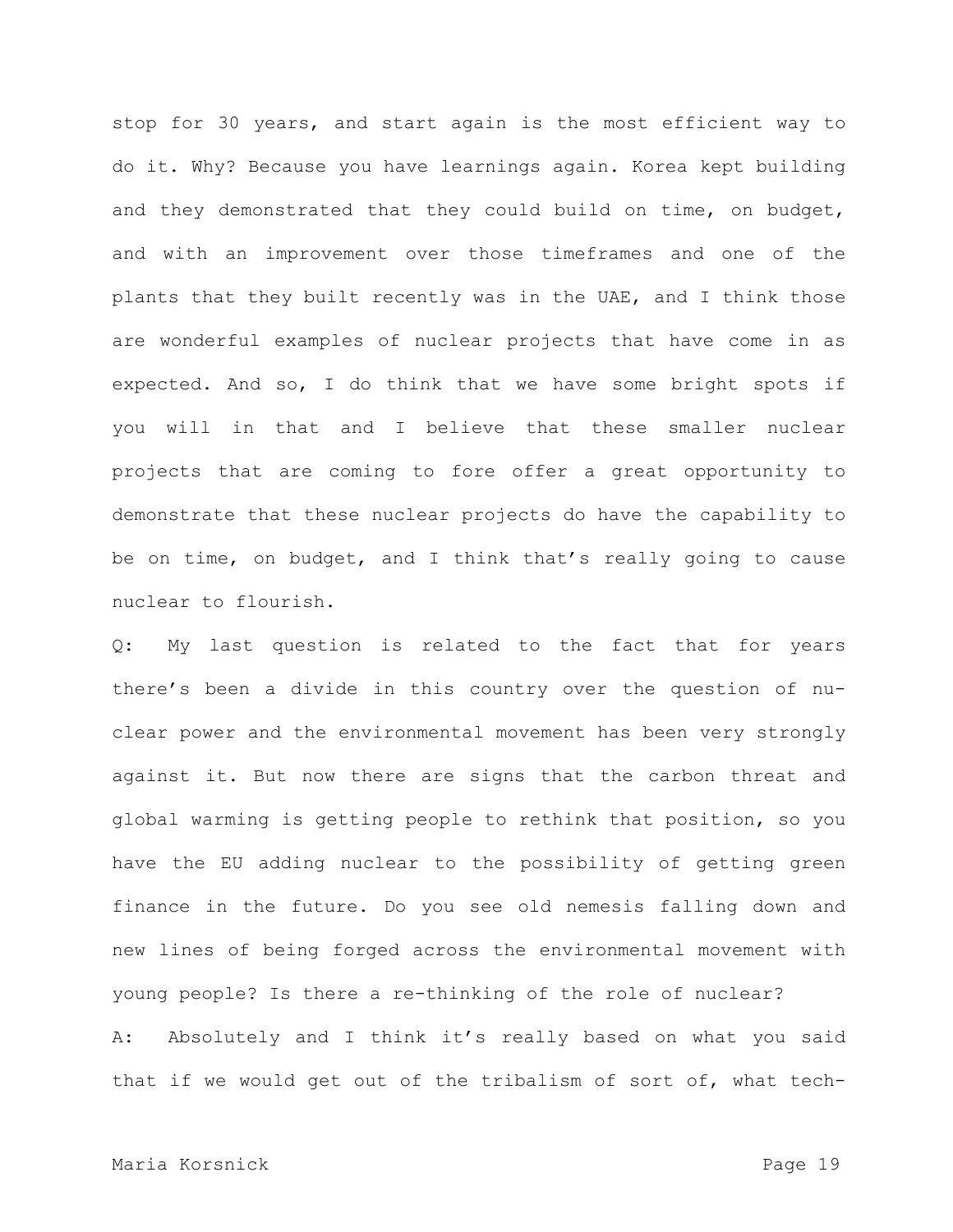nology do you love and instead, we look at it and say, "You know what, we have a carbon problem. Let's put our heads together on how to solve this carbon problem." When we put our heads together in a common way, I think that's what brings nuclear to the fore because it's a workforce for carbon-free energy and I think people look at and say, "Listen, that's the existential threat." The existential threat is the carbon that needs to be removed from the atmosphere and stop being added based on our generation of electricity and other things, and so nuclear's value is what's giving it the positive attention that it's getting today. It's a wonderful thing to see and we're embracing and encouraging conversation with environmentalists, answering any questions that they may have because honestly, as we look ahead and there's many, many studies that have been done; the United Nations as an example…their latest study from the climate side of their house demonstrated we have the tools in the toolbox to get carbon-free and that includes nuclear.

Q: Very well. Thank you, Maria.

A: Thank you. It's great talking with you.

We've been talking with Maria Korsnick, the president and CEO of Nuclear Energy Institute in Washington, DC. Thank you for listening to Grid Talk. You may send your feedback or questions to us

# Maria Korsnick Page 20